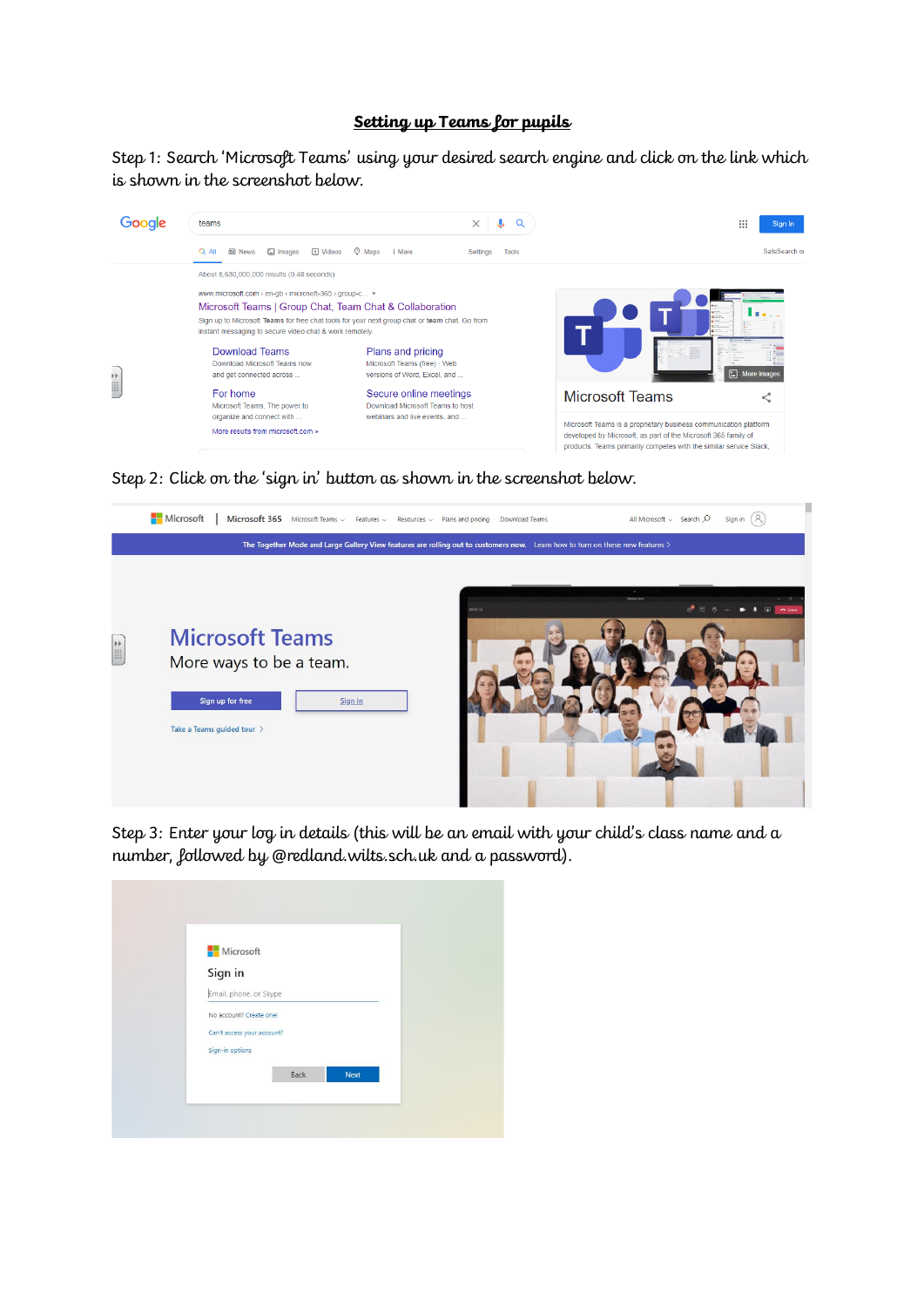Step 4: Following your log on, the screen below will appear. This is asking you if you wish to download the Teams app or to continue to use the website. Ideally you should choose the option to download the app as this will make the features of Teams easier to use.



Step 5: When you've clicked to 'Get the Windows app', the following screen will appear. This means that the app has started to download.

| <b>Microsoft Teams</b>                                                               |      |
|--------------------------------------------------------------------------------------|------|
| Thanks for downloading!                                                              |      |
| Just click the installer to finish up.                                               |      |
| Having trouble? Restart download, or use the web app instead.                        |      |
| And to stay informed wherever you go, get Teams on all your devices.                 |      |
| $\dot{\bullet}$ iOS<br>Android                                                       |      |
|                                                                                      |      |
| Legal Privacy and Cookies © 2020 Microsoft                                           |      |
| Teams_windows_xexe<br>$\Box$<br>$\widehat{\phantom{a}}$<br>12.3/109 MB, 31 secs left | Show |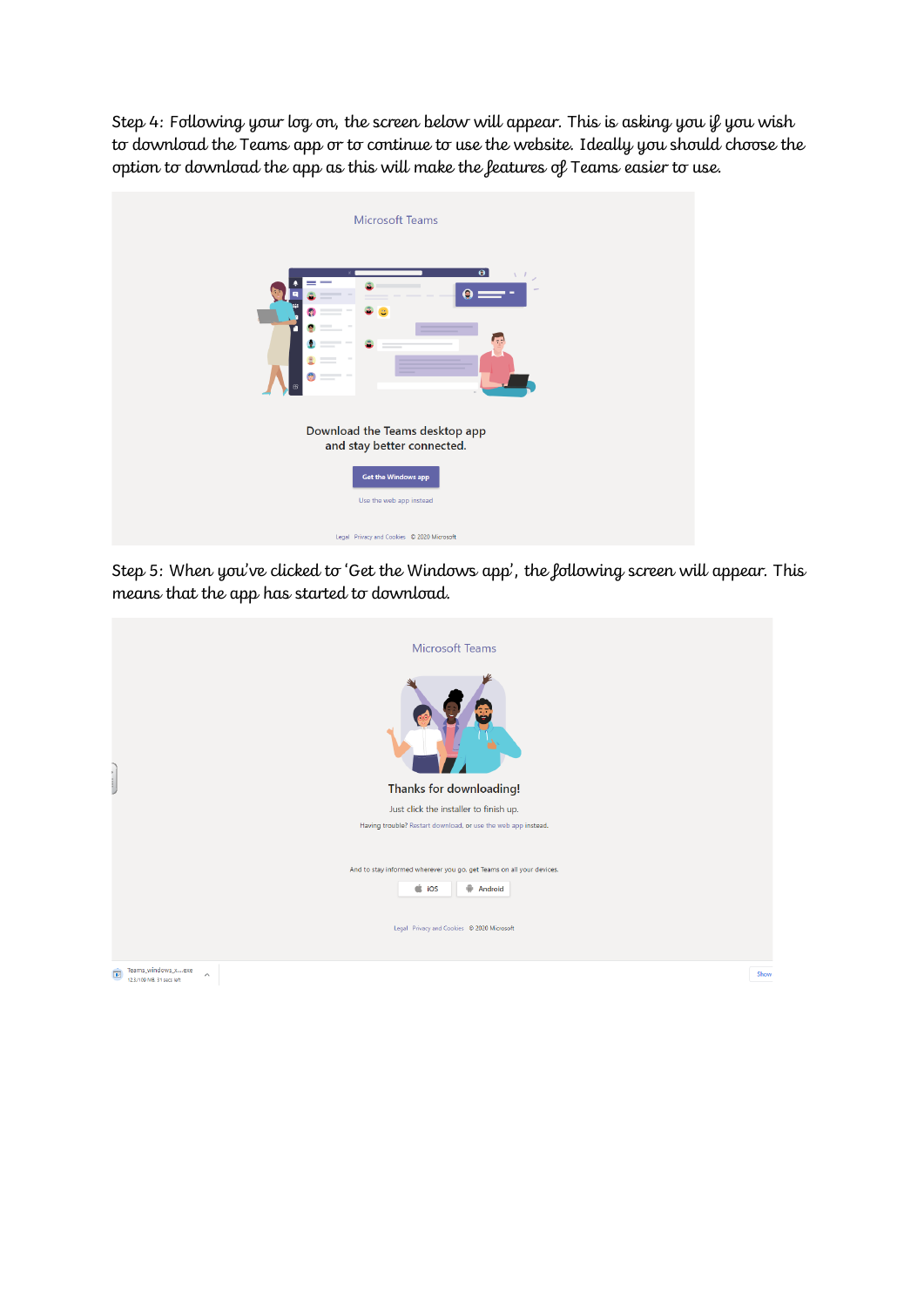Step 6: Once downloaded, the app should automatically open. The following screen should appear and you will need to input your log in details again.



Step 7: Once logged in, the following screen will appear. You will notice that you have been set up as part of a 'team' and this should be your class name. Your teacher and all of the other children in your class are also in your team.